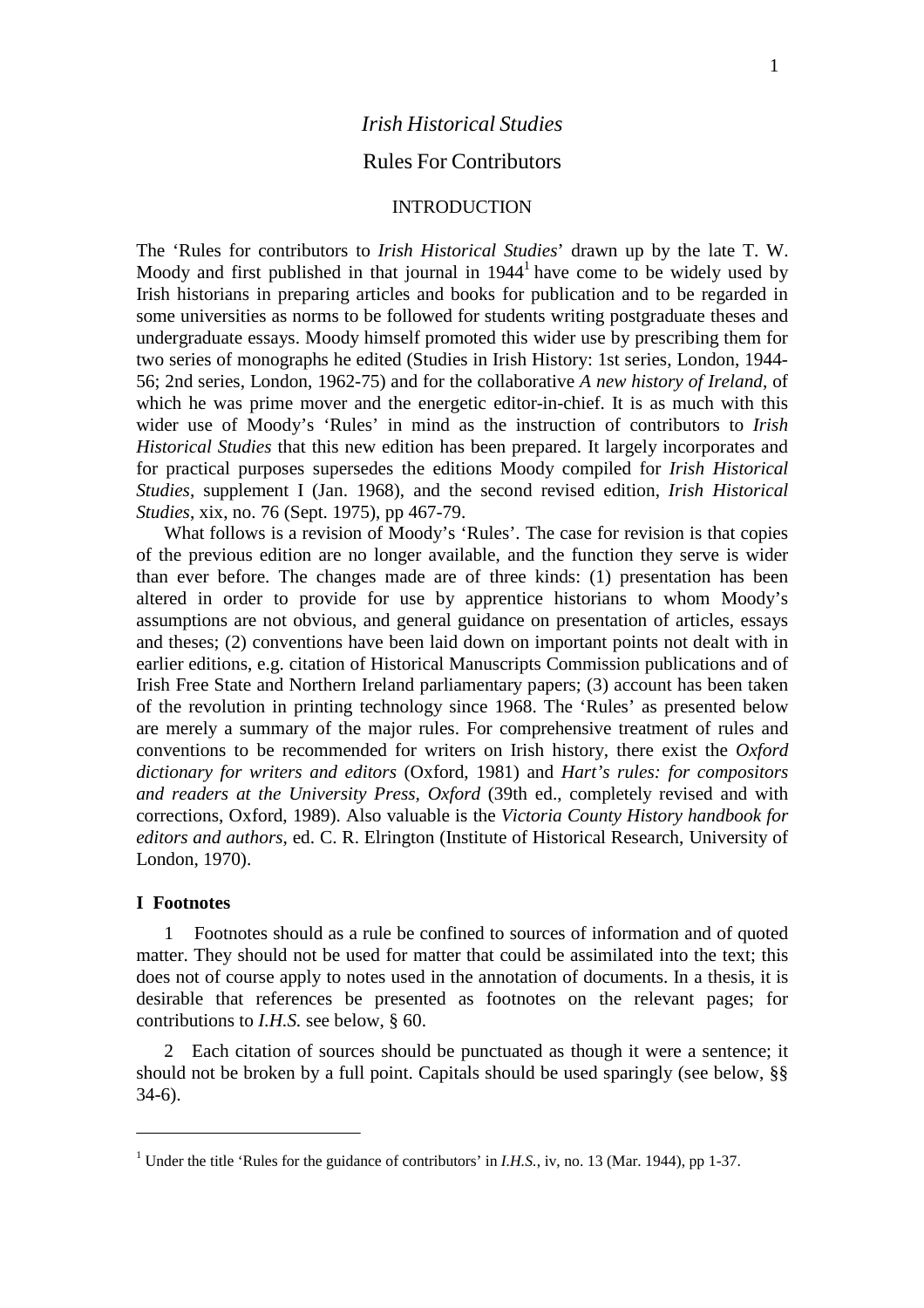3 Where it is convenient (within reason) to group references together in a single footnote, care should be taken to ensure that the sequence is easily identifiable. For use of abbreviated references see below, § 18. All quotations should be referenced separately.

### **II Citation of printed sources**

First references (for subsequent references, see § 18)

4 The following particulars of a **book or pamphlet** should be given in the first footnote where it is cited: (i) the author's initials (spaced out; note that a single initial is not acceptable) or forename spelled in full, and surname; (ii) the full title, including subtitle, of the book or pamphlet in italics (see  $\S$  58); (iii) the place (followed by a comma) and date of publication in round brackets; (iv) the page number(s) preceded by 'p.' or 'pp'. When there are two or more volumes, the place of publication should be preceded by the number of volumes in the form '3 vols' followed by a comma, and the page number(s) should be preceded by the volume number, in small romans, followed by a comma. For example:

1 T. W. Moody, *Davitt and Irish revolution* (Oxford, 1981), p. 125.

2 Donal O'Sullivan, *Carolan: the life, times and music of an Irish harper* (2 vols, London, 1958), ii, 86-8.

5 In multi-volume page references, the abbreviation 'p.' or 'pp' should be used only when the pagination is in roman numerals (usually an introduction), e.g. ii, pp lxxi-lxxii.

6 In a first reference to a book of which there are more editions than one, it is necessary to specify the edition and its date. For example:

1 G. T. Stokes, *Ireland and the Anglo-Norman church* (3rd ed., London, 1892).

7 The following particulars of an **article in a periodical** should be given in the first footnote where it is cited: the author's initials (spaced out) or single forename, and surname; the title of the article in romans between single inverted commas; the title of the periodical in italics (see § 58) with initial capitals for all nouns and adjectives, preceded by 'in' and followed by a comma; the volume number in small romans; the issue number (if any) in arabics preceded by a comma and 'no.'; the date of publication (which should correspond to the volume number and/or issue number); and page extents. For example:

<sup>1</sup>David Hayton, 'Anglo-Irish attitudes: changing perceptions of national identity among the Protestant ascendancy in Ireland, *c*.1690-1750' in *Studies in Eighteenth-Century Culture*, xvii (1987), pp 145-57.

Note that some journals published in single-item sequence describe items as volumes, while others describe them as issues. For example:

*Archiv. Hib.* (i.e. *Archivium Hibernicum*), xii *Anal. Hib*. (i.e. *Analecta Hibernica*), no. 12 *E.H.R.* (i.e. *English Historical Review*), lxvi *Past & Present*, no. 66

Some annual or monthly magazines do not employ volume/issue numbers. For example: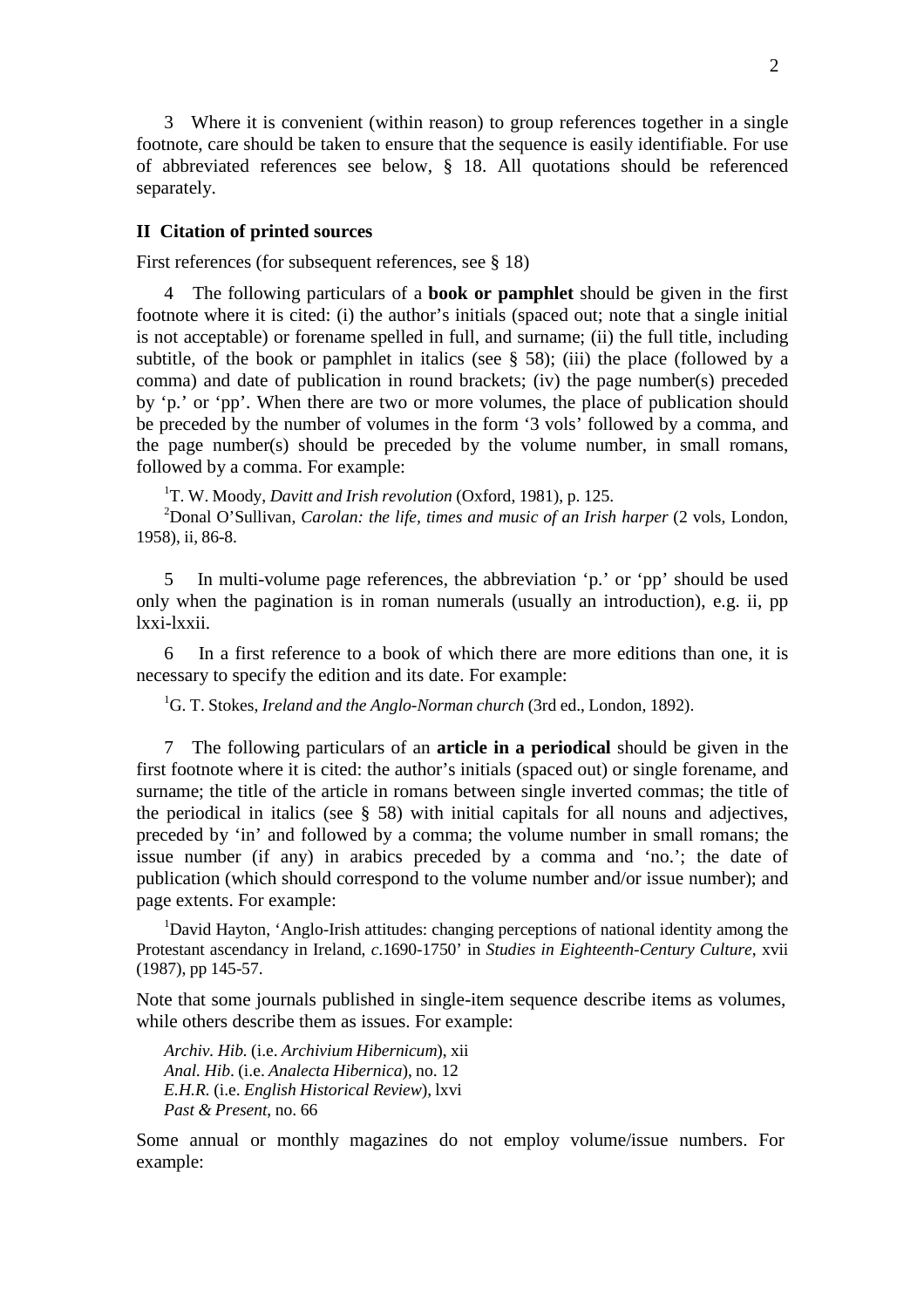*Capuchin Annual* (1967) *History Workshop* (Jan. 1999)

8 The following particulars of an **essay in a collection**, or any piece in a larger work to which the writer wishes to draw attention, should be given in the first footnote where it is cited: the author's initials (spaced out) or single forename; the title of the article or essay in romans between single inverted commas; the preposition 'in', followed by the initials or single forename and surname of the editor or editors, followed by '(ed.)' or '(eds)'; the title of the collection or larger work in italics (see  $\S$ 58); the place and date of publication in round brackets; and (for a book in a single volume) the page number, preceded by 'p.' or 'pp'. 'When there are two or more volumes, the date of publication should be followed by the volume number in small romans, followed by a comma and the page number. For example:

<sup>1</sup>Ciaran Brady, 'Comparable histories? Tudor reform in Wales and Ireland' in Steven G. Ellis and Sarah Barber (eds), *Conquest and union: fashioning a British state, 1485-1725* (London, 1995), pp 64-86.

<sup>2</sup>Sybil Baker, 'Orange and Green: Belfast, 1832-1912' in H. J. Dyos and Michael Wolff (eds), *The Victorian city: images and realities* (2 vols, London, 1973), ii, 789-814.

Where the item is in a volume of essays by a single author, the reference should be given as follows:

1 J. C. Beckett, 'Swift: the priest in politics' in idem, *Confrontations: studies in Irish history* (London, 1972), pp 111-22.

9 The following particulars of an **edition of a document**, or collection of documents, in book form should be given in the first footnote where it is cited: (i) the name of the author of the document(s) in romans; (ii) the title of the book in italics; (iii) the initials or forename and surname of the editor or editors preceded by 'ed.' or 'eds'; (iv) the place and date of publication in round brackets; and (v) the page number(s) preceded by 'p.' or 'pp'. For example:

1 Edmund Campion, *Two bokes of the histories of Ireland*, ed. A. F. Vossen (Assen, 1963), p. 10.

More commonly the title will incorporate the name of the author and so (i) and (ii) will be combined. For example:

1 *Wadding papers, 1614-38*, ed. Brendan Jennings (I.M.C., Dublin, 1953), p. 112.

2 *The economic writings of Sir William Petty*, ed. C. H. Hull (2 vols, Cambridge, 1899), i, 38-40.

3 *The correspondence of Jonathan Swift*, ed. F. E. Ball (6 vols, London, 1910-14), v, 437-8.

4 *Cinnlae Amhlaoibh Uí Shúileabháin*, ed. Michael McGrath (4 vols, Irish Texts Society, xxx-xxxiii, Dublin, 1936-7), iii, 62.

In cases where there is no author the editor's name should come first followed by  $'(ed.)'$  or  $'(eds)'$ .

1 J. T. Gilbert (ed.), *Documents relating to Ireland, 1795-1804* (Dublin, 1893), p. 146.

10 For **an edition of a document is in the form of an article** in a periodical, or a piece in a larger work, the same particulars should be given as indicated in § 9 but use of romans, italics, punctuation, etc., should conform to §§ 7-8. For example: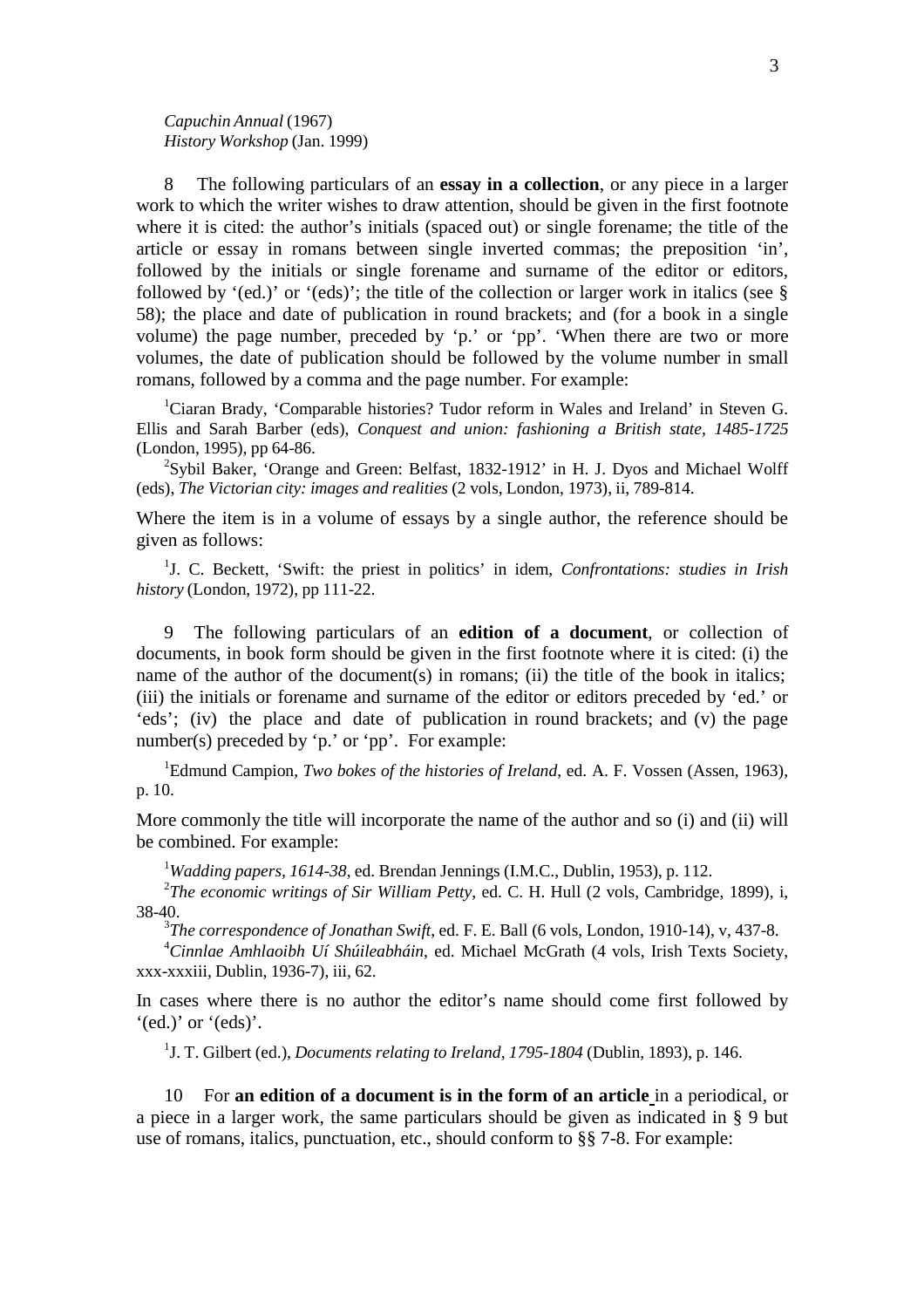1 'Robert Jameson's Irish journal, 1797', ed. Jessie M. Sweet, in *Annals of Science*, xxiii, no.2 (June 1967), pp 97-126.

 ${}^{2}$ R. Dudley Edwards (ed.), 'The minute book of the Catholic Committee, 1773-92' in *Archiv. Hib.*, ix (1942), p. 33.

3 'Diary and letters of Patrick Lynch' in Charlotte Milligan Fox (ed.), *Annals of the Irish harpers* (London, 1911), pp 227-58.

11 Citation of a chapter contributed to a **multi-volume work of corporate editorship**, published over a number of years, where each volume has its own subtitle and combination of editors:

<sup>1</sup>G. A. Hayes-McCoy, 'The royal supremacy and ecclesiastical revolution, 1534-47' in T. W. Moody, F. X. Martin and F. J. Byrne (eds), *A new history of Ireland*, iii: *Early modern Ireland, 1534-1691* (Oxford, 1976), pp 39-68.

12 The following particulars of an **unpublished thesis** should be given in the first footnote where it is cited: the author's initials (spaced out) or single forename, and surname; the title of the thesis in romans between single inverted commas; the class of thesis followed by the awarding institution and year (in round brackets). For example:

<sup>1</sup>Sean Murphy, 'The Lucas affair: a study of municipal and electoral politics in Dublin, 1742-9' (M.A. thesis, University College, Dublin, 1981), p. 123.

Care should be taken, where the name of the awarding institution may have changed, to give the name as it was when the thesis was completed.

13 Citation from **newspapers** should give full day/month/year date, but page numbers need not be given. For example:

1 *Irish Times*, 6 Oct. 1968. 2 *Freeman's Journal*, 2-4 Nov. 1773.

In general, the definite article is omitted from newspaper titles, except where the title consists of the definite article and a single word, for example:

1 *The Times*, 8 Dec. 1938.

14 The citation of parliamentary papers, British, United Kingdom, Northern Ireland, and Irish Free State/Republic of Ireland, presents some difficulty. A clear explanation is given in Hugh Shearman, 'The citation of British and Irish parliamentary papers of the nineteenth and twentieth centuries' in *I.H.S.*, iv, no. 13 (Mar. 1944), pp 33-7.

15 *British parliamentary papers* consist of (i) sessional papers of the House of Commons and of the House of Lords, and (ii) command papers. The papers of each session and for each house are officially collected and bound in volumes in an arrangement devised by Speaker Charles Abbot in the early 1800s. The particulars required for a complete reference to either type of paper are as follows. (Contributors should site from a 'bound set' such as is found in N.L.I., T.C.D. or Q.U.B., since this is the only source for items (*e*) and (*f*).).

# (i) SESSIONAL PAPERS

(a) ) the title of the paper taken from its title-page

(b) ) the page reference to the printed pagination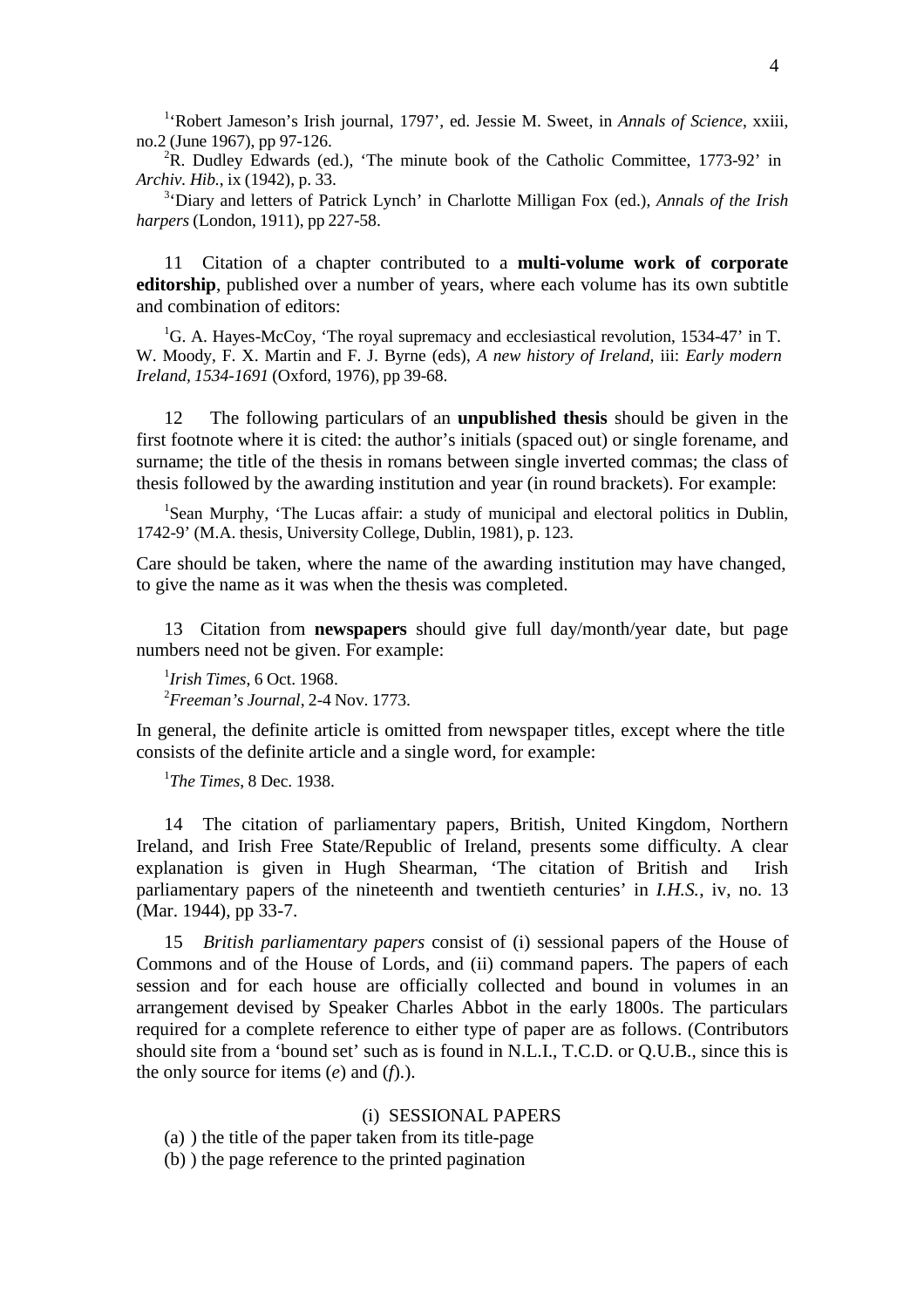- (c) ) H.C. (or H.L.), followed by the sessional date
- (d) ) the sessional number of the paper, in round brackets
- (e) the number, in lower-case roman, of the volume in which the paper appears in the 'bound set' of the house
- (f) ) the page reference to the manuscript

# pagination For example:

1 *Report of the comptroller and auditor general … 1874*, p. 3, H.C. 1875 (252) xx, 135.

Or alternatively (since this paper is in the papers of both houses):

2 *Report of the comptroller and auditor general … 1874*, p. 3, H.L. 1875 (137), xiv, 201.

### (ii) COMMAND PAPERS

- (a) ) the title of the paper taken from its title-page
- (b) ) the page reference to the printed pagination
- (c) ) the command number of the paper, in square brackets
- (d) ) H.C. (or H.L.), followed by the sessional date
- (e) the number, in lower-case roman, of the volume in which the paper appears in the 'bound set' of the house
- (f) ) the page reference to the manuscript

pagination For example:

1 *Report of the commissioners appointed to inquire into the working of the penal servitude acts*, ii, I [C 2368-I], H.C. 1878-9, xxxvii, 67.

From 1833 command papers appeared in a succession of series, all sequentially numbered. The following is a general guide:

1–4222 (1833–69) C1–9550 (1870–99) Cd 1–9239 (1900–1918) Cmd 1–9889 (1919–55) Cmnd 1–9927 (1956–86) Cm 1– (1987– )

*Northern Ireland command papers* should be identified by the addition of N.I. in square brackets after the command series number. For example:

1 *Report of the ministry for education for 1950/51*, Cmd 313 [N.I.], p. 35.

*The Irish Free State/Republic of Ireland* adopted a similar succession of series numbers for official papers from 1927, as follows:

P 1–9999 (1928–47) Pr 1–9999 (1948–67) Prl 1–9999 (1967–80) P1 1–9999 (1980–93) Pn 1– (1993– )

Note: the above is only a general guide as in practice errors in prefixes and numbers were sometimes made.

For the official indexes to British parliamentary papers see *Bulletin of the Institute of Historical Research*, xi (1934), pp 24-30. Invaluable consolidated indexes are: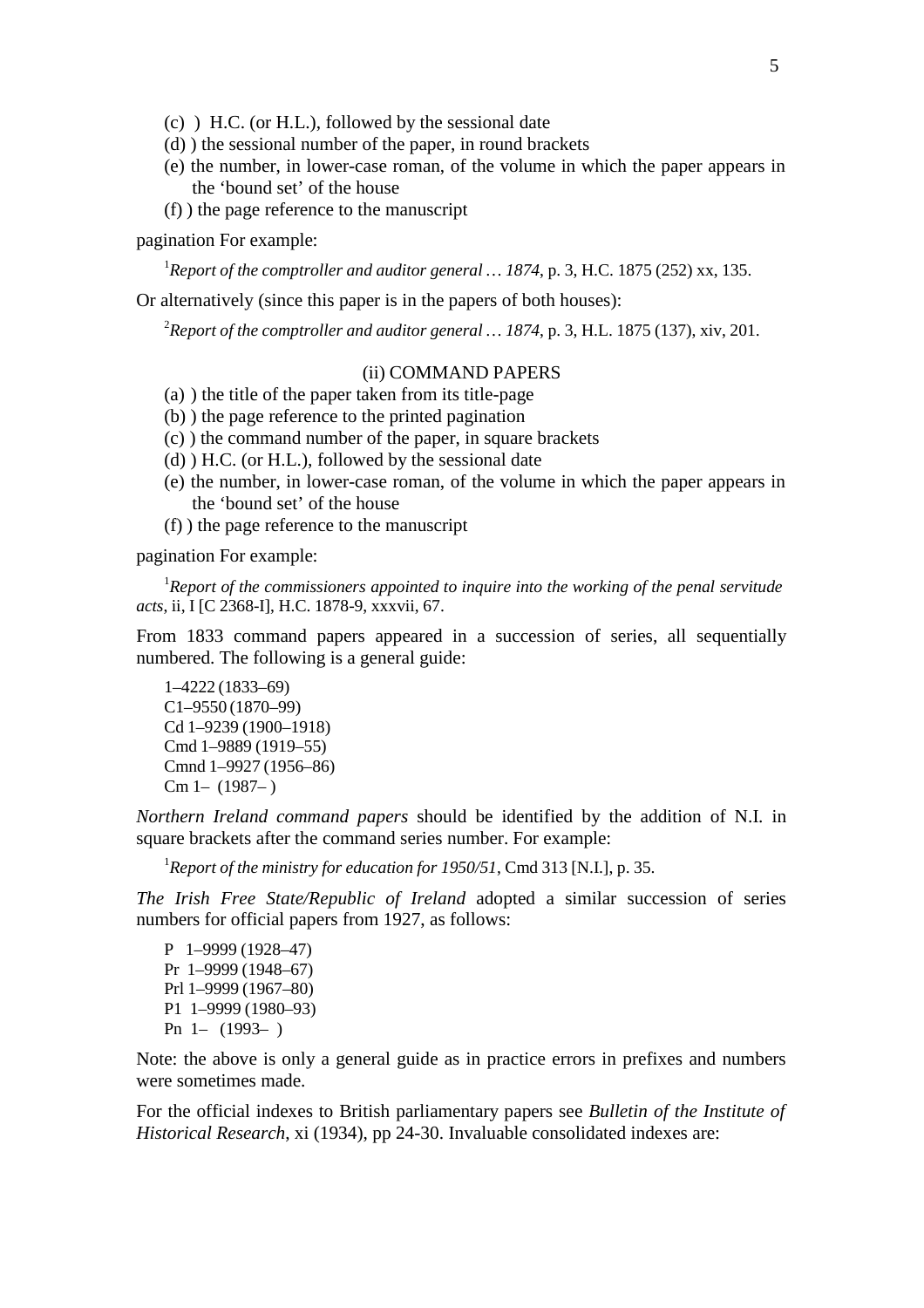- *General index to the bills printed by order of the House of Commons, 1801-1852*, H.C. 1854 (O. 8), 1xx
- *General index to the reports of select committees, printed by order of the House of Commons, 1801-1852*, H.C. 1854 (O. 9), lxx
- *General index to the accounts and papers, reports of commissioners, estimates, etc., etc., printed by order of the House of Commons, or presented by command, 1801-1852* (London, 1854)
- Not issued as a parliamentary paper
- *General index to the bills, reports, estimates, accounts and papers, printed by order of the House of Commons and to the papers presented by command, 1852/53-1868/69*, H.C. 1870 (469-I), 1xxi
- *General index to the bills, reports, estimates, accounts and papers, printed by order of the House of Commons, and to the papers presented by command, 1870-1878/9*, H.C. 1880 (140), lxxxiii, pt 1
- *General alphabetical index to the bills, reports, estimates, accounts and papers, printed by order of the House of Commons, and to the papers presented by command, 1880-89, with an appendix containing a numerical list of the commercial reports (old series), 1880-89*, H.C. 1889 (354), lxxxix
- *General alphabetical index to the bills, reports, estimates, accounts and papers, printed by order of the House of Commons, and to the papers presented by command, 1890-99*, H.C. 1904 (368), cxii
- *General alphabetical index to the bills, reports, estimates, accounts and papers, printed by order of the House of Commons, and to the papers presented by command, 1852-1899* (London, 1909)

Omits sessional and command numbers

*General index to the bills, reports and papers printed by order of the House of Commons and to the reports and papers presented by command, 1900 to 1948-49* (London, 1960)

16 For citation of acts of parliament in cases where it is necessary to distinguish between parliaments in different jurisdictions, the following method is recommended, based on T. W. Moody, F. X. Martin and F. J. Byrne (eds), *A new history of Ireland*, viii: *A chronology of Irish history to 1976* (Oxford, 1982):

1 12 Chas II, c. 11 [Eng.] (29 Aug. 1660). 2 14 & 15 Chas II, c. 18 [Ire.] (31 July 1662). 3 10 Will. III, c. 5 [Ire.] (26 Jan. 1699). 4 10 & 11 Will. III, c 10 [Eng.] (4 May 1699).  $514$  Geo. III, c. 83 [G.B.] (22 June 1774).  $612 \& 13$  Geo. V, c. 5 [N.I.] (9 May 1933). <sup>7</sup>1933/25 [I.F.S.] (31 July 1933).  $81$  & 2 Geo. VI, c. 25 [U.K.] (17 May 1938). <sup>9</sup>1939/13 [Éire] (14 June 1939).  $101958/1$  [R.I.] (19 Feb. 1958).

See also below, § 36 (d).

Private acts of parliament (called 'local and personal' acts after 1797) are identified by using italicised arabic numbers. For example:

<sup>1</sup>Naturalisation of Sir John Le Bon, 1744 (18 Geo. II, c. *1* [Eng.]).

Local and personal acts from 1798 on are identified by the use of lower case roman numerals. For example:

<sup>1</sup>An act for making a railway from the town of Killarney in the county of Kerry to the harbour of Valentia in the same county, 1847 (10 & 11 Vict., c. lxiii).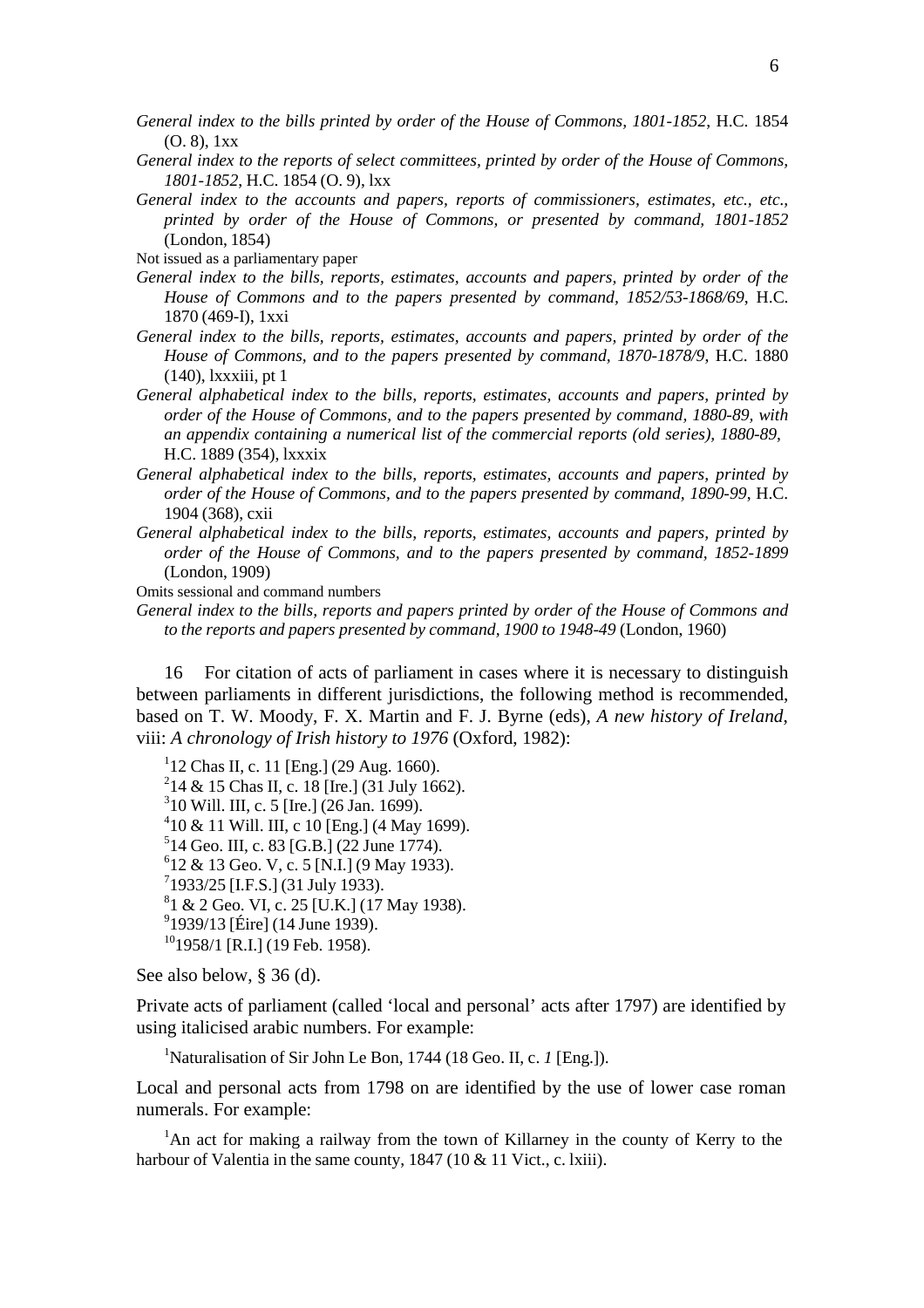17 Statutory Rules and Orders (from 1948 called Statutory Instruments) are ministerial orders made using statutory powers. Citations should include the name and number of the Order or Instrument and the date on which it was made. For example:

Irish Free State, before 1948:

<sup>1</sup>Rules for the Government of Prisons, 1947 (1947 no. 320) (16 Sept. 1947).

Republic of Ireland, after 1948:

<sup>1</sup>Prohibition of Storage of Rabbits Order, 1950 (63/1950) (11 Mar. 1950).

U.K., before 1948:

<sup>1</sup>The Labelling of Food (Amendment) Order, 1947 (1947 no. 757) (25 April 1947).

# U.K., after 1948:

<sup>1</sup>The Police (Promotions) Regulations, 1979 (1979 no. 991) (2 Aug. 1979).

Northern Ireland:

<sup>1</sup>Royal Ulster Constabulary Pay Order, 1961 (1961 no. 200) (11 Oct. 1961).

Note that initial capitals are used for official titles of statutes; for short or convenient descriptions (e.g., money bill, Gladstone's first land act) lower case is used.

18 Second and subsequent references to printed works: abbreviations or short titles should normally be used to avoid repetition of the full particulars of sources already cited in the same article. Abbreviations or short titles should if possible be selfexplanatory (e.g. Flower, *Irish tradition*, p. 60; Young, *Tour*, ed. Maxwell, pp 55-7; Hayes-McCoy, 'Royal supremacy', p. 39). If not — and this is likely to apply to long or complicated titles — an *ad hoc* abbreviation should be adopted, which should be explained in the first footnote in which the title is cited. For example:

1 *Return according to provinces and counties of judicial rents fixed by sub-commissions and civil bill courts, as notified to the Irish land commission up to and including the 28th day of January 1882* [C 3120], H.C. 1882, 1xi, 1-96 (henceforth cited as *Return of judicial rents to Jan. 1882*).

In short references the ampersand should be used for both authors and titles, as follows:

1 Smith & Jones, *Parliaments & politics*, p. 67.

The general system for using obvious abbreviations can be seen from the following examples, compiled for use in journal titles (hence the initial capitals):

Amer. Ann. Antiq. Arch. Assoc. Bibliog. Biog. Bodl. Brit. Bull. Cal. Cat. Ch. Chron. Comm. Corresp. Deb. Dict. Ecc. Econ. Eng. Gen. Hib. Hist. Ir. Ire. In. Lit. Mag. Misc. Mod. Nat. Parl. Pat. Proc. Rec. Reg. Rep. Rev. Rot. Soc. Stat. Supp. Trans. [etc. etc.].

The series of parliamentary debates published under the superintendence of Messrs Hansard is abbreviated as follows, with series number in italics:

*Hansard 1*, i, [etc.] *Cobbett's parliamentary debates*, 1803-12 (vols i-xxii, London, 1804-12); continued as *The parliamentary*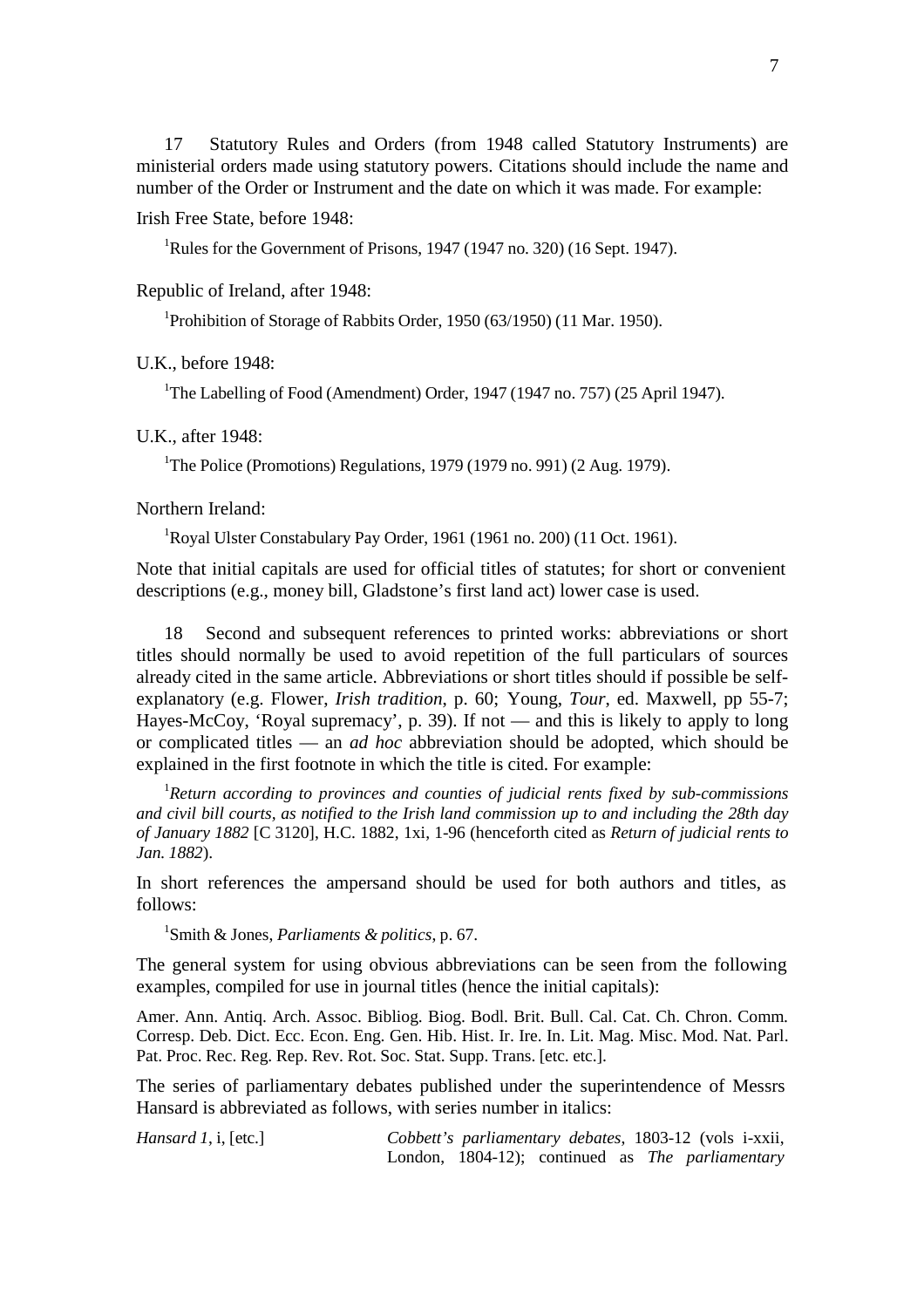|                                  | debates from the year 1803 to the present time, 1812-20<br>(vols xxiii-xli, London, 1812-20); from vol. xxvii, 1813-<br>14, the title includes: <i>published under the superintendence</i><br>of T. C. Hansard                                                                                                                                |
|----------------------------------|-----------------------------------------------------------------------------------------------------------------------------------------------------------------------------------------------------------------------------------------------------------------------------------------------------------------------------------------------|
| Hansard 2, i [etc.]              | The parliamentary<br>debates<br>published<br>the<br>under<br>superintendence of T. C. Hansard, new series, 1820-29<br>(vols i-xx, London, 1820-29): continued as <i>Hansard's</i><br>parliamentary debates, 1829-30 (vols xxi-xxv, London,<br>1829-30)                                                                                        |
| Hansard 3, i [etc.]              | Hansard's parliamentary debates, third series, 1830-91<br>(vols i-ccclvi, London, 1831-91)                                                                                                                                                                                                                                                    |
| Hansard 4, [etc.]                | The parliamentary debates, fourth series, 1892-1908 (vols<br>i-cxcix, London, 1892-1909)                                                                                                                                                                                                                                                      |
| Hansard 5 (Commons), i [etc.]    | The parliamentary debates, fifth series, House of<br>Commons, 1909-42 (vols i-cccxciii, London, 1909-42);<br>continued as Parliamentary debates (Hansard), House of<br>Commons, 1942-81 (vols cccxciv-m, London, 1943-82)                                                                                                                     |
| Hansard 5 (Lords), i [etc.]      | The parliamentary debates, fifth series, House of Lords,<br>1909-43 (vols i-cxxix, London, 1909-43); continued as<br>The parliamentary debates (Hansard), House of Lords,<br>1943- (vols cxxx-, London, 1943-)                                                                                                                                |
| Hansard 6 (Commons), i [etc.]    | Parliamentary debates (Hansard), sixth series, House of<br>Commons, 1981 - (vols i -, London, 1981 -)                                                                                                                                                                                                                                         |
| Note also:                       |                                                                                                                                                                                                                                                                                                                                               |
| Hansard N.I. (Commons), i [etc.] | The parliamentary debates, official report, first series,<br>vol. i: First session of the first parliament of Northern<br>Ireland, 12 George V, House of Commons, session 1921<br>[etc.]; from 1958 the series is entitled: <i>Parliamentary</i><br>debates (Hansard)  House of Commons, official report<br>(Belfast, H.M. Stationery Office) |
| Hansard N.I. (Senate), i [etc.]  | The parliamentary debates (official report), first series,<br>vol. i: First session of the first parliament of Northern<br>Ireland, 12 George V, the senate, 1921 [etc.]; from 1964<br>the series is entitled: <i>Parliamentary debates</i> ( <i>Hansard</i> )<br>the senate, official report (Belfast, H.M. Stationery<br>Office)            |
| Dáil Éireann deb., i [etc.]      | Éireann<br>díosbóireachtaí<br>Dáil<br>páirliminte<br>$\cdots$<br>(parliamentary debates); tuairisg oifigiúil<br><i>(official</i><br>report), iml. i (vol. i), 1922 [etc.] (Dublin, Stationery<br>Office)                                                                                                                                      |
| Seanad Éireann deb., i [etc.]    | Éireann,<br>díosbóireachtaí<br>Seanad<br>páirliminte<br>(parliamentary debates); tuairisg oifigiúil<br><i>(official</i> )<br>report), iml. i (vol. i). 1922-3 [etc.] (Dublin, Stationery<br>Office)                                                                                                                                           |

19 The name of the publisher should not normally be given in citing a printed source. However, if an edition has to be distinguished it may be helpful to do so. For example:

Edmund Burke, *Reflections on the revolution in France*, ed. Conor Cruise O'Brien (Penguin ed., London, 1976)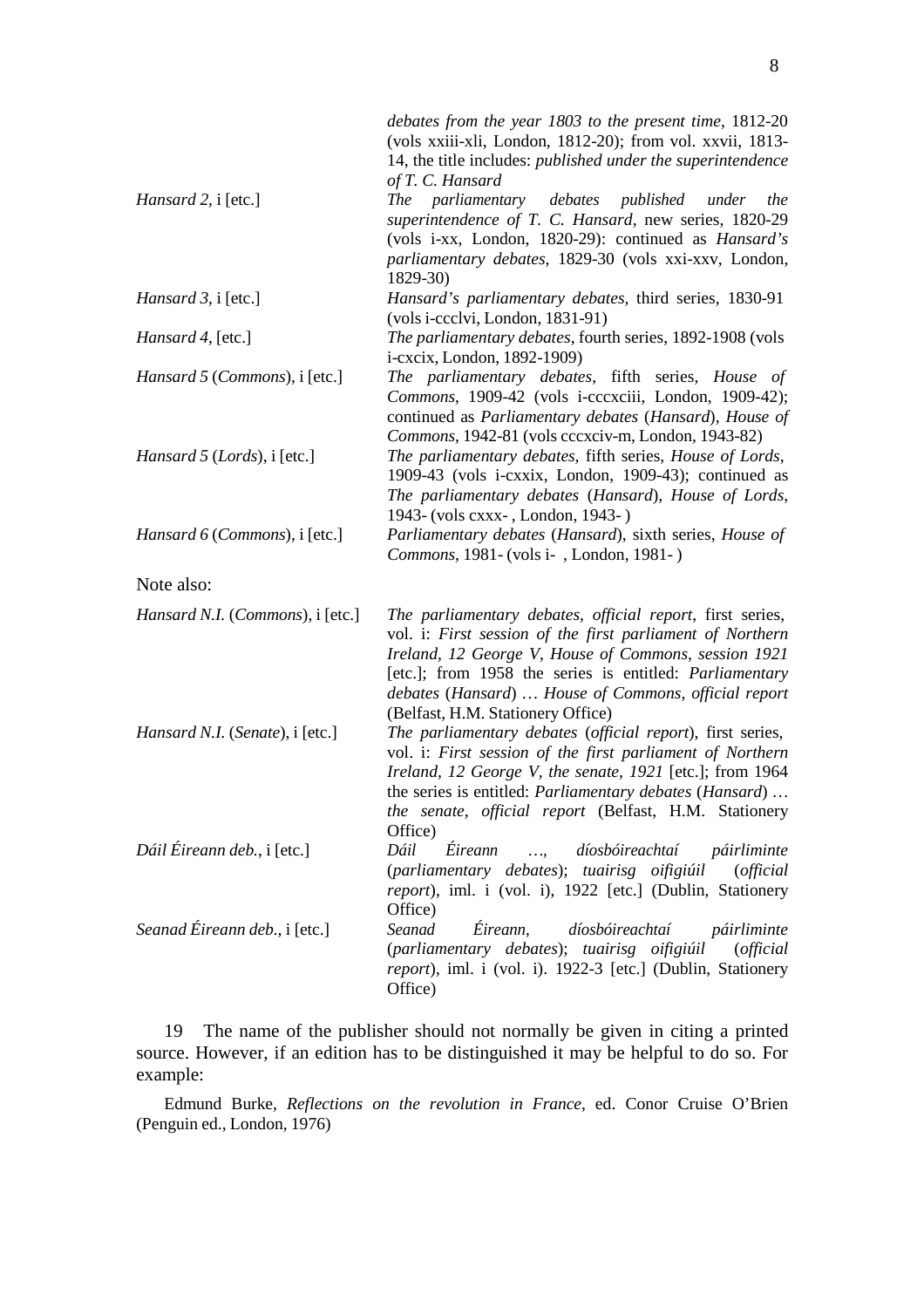The names of the institutions that publish primary material may also be included, for example the Irish Manuscripts Commission, Historical Manuscripts Commission, Camden Society, Rolls Series, especially where they have their own internal system of volume numeration. For example:

R. G. Marsden (ed.), *Select pleas in the court of admiralty* (2 vols, Selden Society, vi, xi, London, 1892-7)

Edwin Welch (ed.), *The admiralty court book of Southampton, 1565-1585* (Southampton Record Series, xiii, Southampton, 1968)

H.M.C., *Various collections*, vi (London, 1909)

R. C. Simington (ed.), *The Civil Survey, A.D. 1654-56*, vii: *County of Dublin* (I.M.C., Dublin, 1945)

Maura Power (ed. and trans.), *An Irish astronomical tract* (Irish Texts Society, xiv, London, 1914)

## **III Citation of manuscript sources**

Manuscript and other unprinted sources should be cited in roman. However, three types of manuscript material may be cited in italic:

(a) Works reproduced and disseminated (i.e. published) before the invention of printing, e.g. the classical and medieval philosophers and historians.

(b) Works in the modern period (usually of a subversive or esoteric character) designed to be copied scribally and circulated among a particular group, e.g., John Toland, *Specimen of critical learning*.

(c) Full-length works possibly intended for publication in print, but remaining in MS, usually for reasons of poverty or danger, e.g. Anna Parnell, *The tale of a great sham* (1907) (only published more than eighty years after her death).

21 A full reference to a document should normally include the following (i) its title or description; (ii) its date; (iii) the repository in which it is found; (iv) the collection to which it belongs; (v) the volume in the collection and the page or folio in the volume where it occurs, and/or other details of its location. For example:

<sup>1</sup>'A brief note of traitors killed by the earl of Ormond', 20 Sept. 1571 (Bodl., Carte MS 57, f. 148)

<sup>2</sup>Viscount Midleton to Thomas Brodrick, 20 Mar. 1720 (Surrey History Centre, Midleton papers, 1248/4, ff 441-2)

3 Conveyance, 5 May 1725 (N.A.I., D 20097)

<sup>4</sup> Account of the trial of James Cotter (N.L.I., Cotter papers, MS 711, pp 135-6)

<sup>5</sup>Theobald Wolfe Tone to Thomas Russell, 12 Mar. 1794 (T.C.D., Sirr papers, MS 868/2, ff 299-300)

6 J. K. Ingram to G. J. Allman, 6 Oct. 1899 (P.R.O.N.I., Ingram papers, D/2808/36/8)

Where manuscript material has been read on microfilm in a different location, this should be noted. For example:

<sup>1</sup>Company of goldsmiths, attendance book (Assay Office, Dublin Castle: microfilm, N.L.I. p6788)

22 A special convention is used for references to the great Irish codexes. The page or folio number is given without preceding 'p.' or 'f.', followed by a small letter denoting the column, followed by an arabic numeral denoting the line in the column, e.g. B.B. 186 a 49.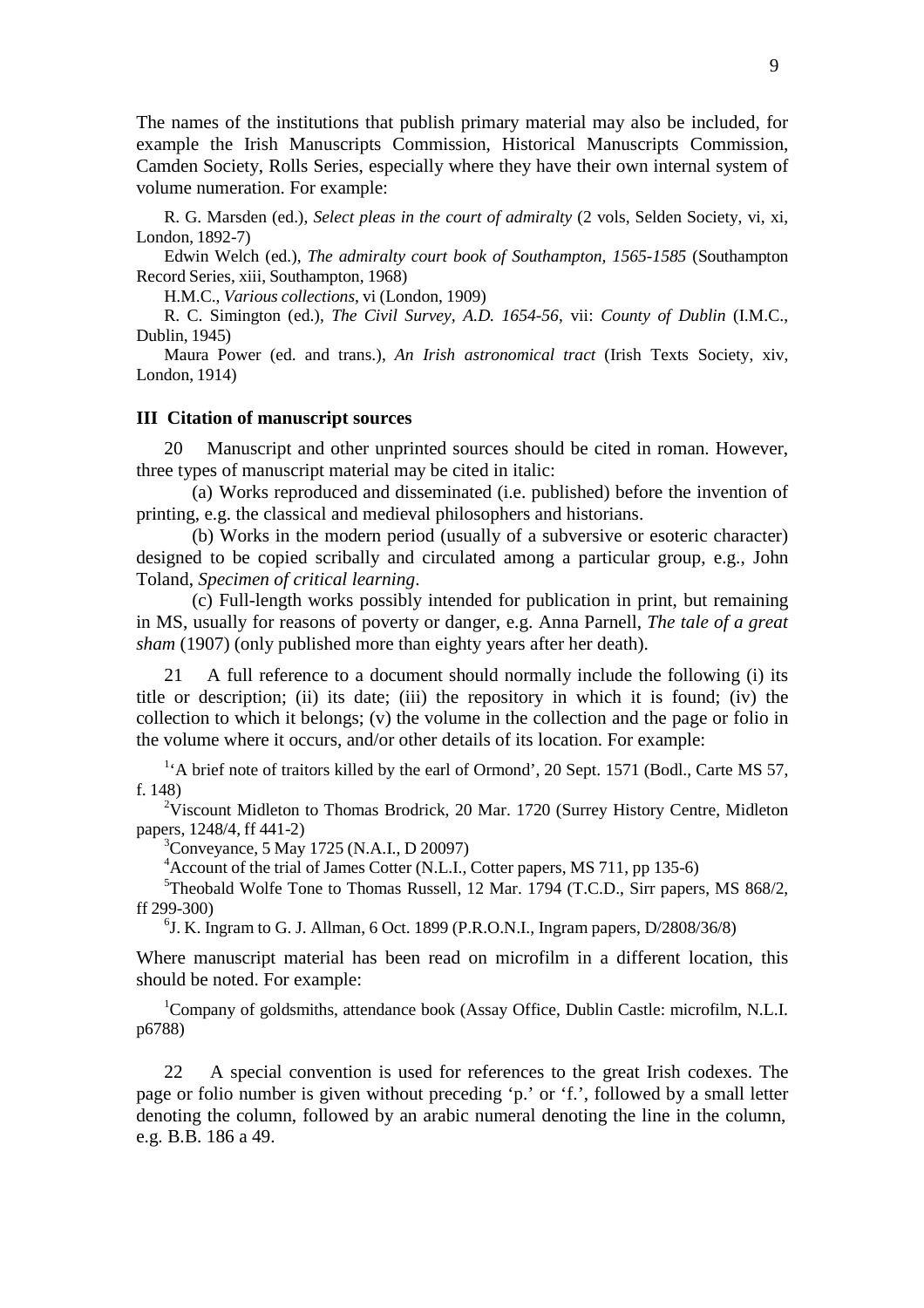23 For manuscript material that has not been officially classified, especially material in private hands, identifying particulars must be given. For example:

<sup>1</sup>Indenture between James Nugent and William Fitzsimons, 27 Mar. 1617 (MS in the possession of John Murphy, of Castlepark, County Donegal).

24 When citing documents from calendared editions of manuscript material, references to the pages of calendars are often insufficient, and it may be desirable to include particulars of the document cited. For example:

1 Chichester to Salisbury, 18 July 1609 (*Cal. S.P. Ire., 1606-l0*, p. 253).

### **IV Citation of oral, internet and CD-ROM sources**

25 Citation of oral sources should include name and address of interviewee and the date on which the interview was conducted. For example:

<sup>1</sup>Interview with Patrick Murphy of Glenamoy, County Mayo (16 Oct. 1973).

Where the interview was consulted on tape, further details are necessary:

<sup>1</sup>Interview with Brian O'Mahony, 10 June 1991 (B.L. National Sound Archive, National Life Story Collection, C468/10).

26 Since internet sources can be modified without notice, citation of such sources should include, besides details of the document itself, both a website address and the date on which it was consulted. For example:

<sup>1</sup>'A map of Idough' (www.brennansonline.com) (13 Sept. 2002).

Where appropriate, additional details should be given, for example:

<sup>1</sup>Ulster Historical Foundation, 'Distribution of surnames in Ireland in 1890' [\(www.](http://www/) uhf.org.uk) (2 Jan. 2003).

<sup>2</sup>Register, Commonwealth War Graves Commission [\(http://www.yard.ccta.gov.uk/](http://www.yard.ccta.gov.uk/) cwgc/register.nsf) (5 July 1999).

Books and articles downloaded from the web should be fully referenced. For example:

1 Jacob Riis, *How the other half lives* (New York, 1890), available at New York City Museum, Five Points History Project, [\(http://R2qsa.gov/fivept/fphome.htm\)](http://r2qsa.gov/fivept/fphome.htm)) (9 June 2001).

27 Material on CD-ROM should include the name of the author/compiler, the title of the work in italics, the identification CD-ROM, place of publication, publisher's name, and date of publication in round brackets. For example:

1 Roy Rosenzweig, Steve Brier and Josh Brown, *Who built America?* (CD-ROM, New York: Voyager, 1993).

### **V Editing of documents and quoted matter**

28 Note that, in transcribing documents later in date than the eighteenth century, contributors may modernise the spelling and normalise (in accordance with §§ 34-6 below) the use of capitals of the original, and modernise punctuation where legibility of the document would otherwise be difficult, but should indicate where this has been done.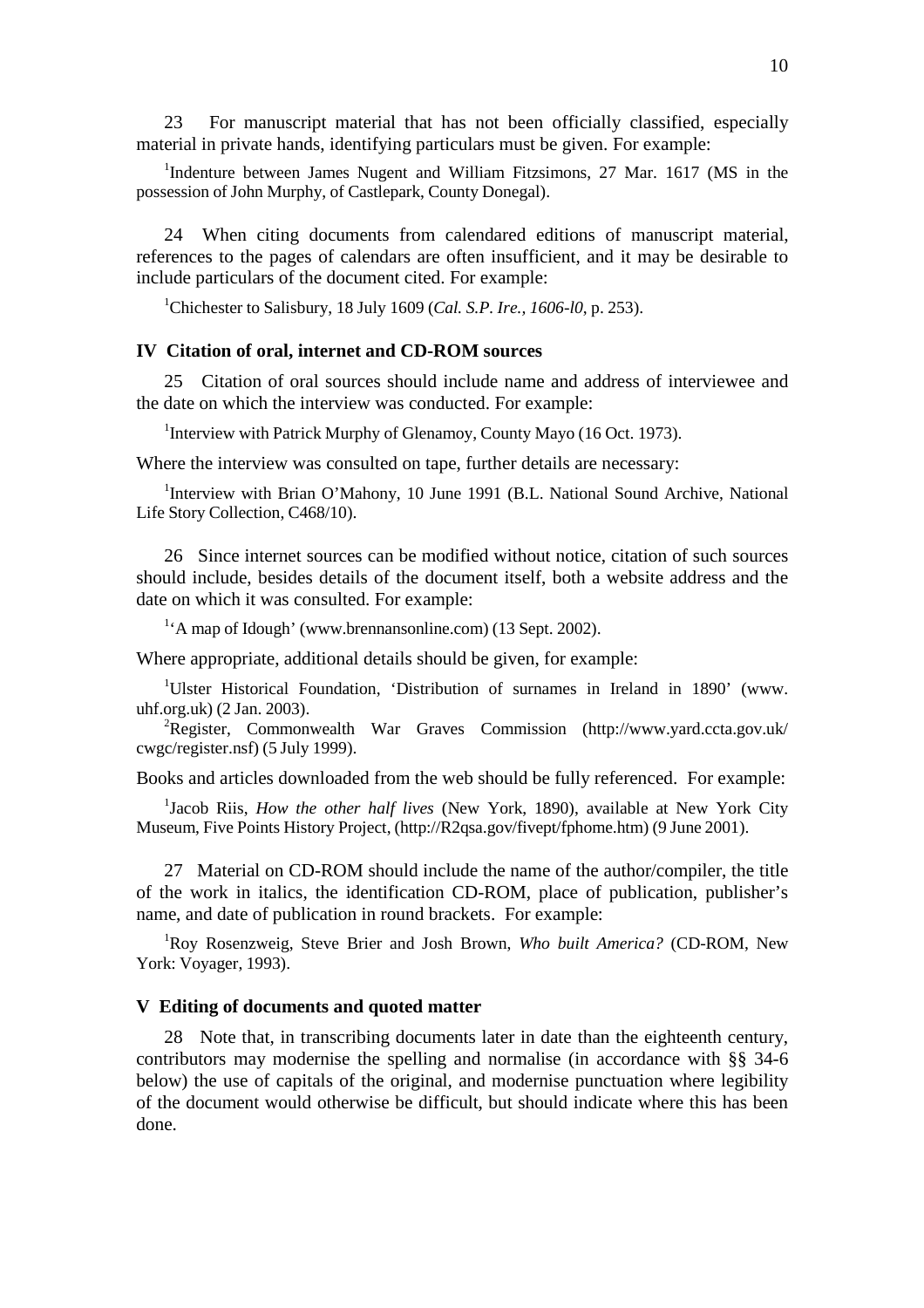29 Any uncertainties of reading the original should be indicated either in square brackets or, preferably, in a footnote.

30 Unfamiliar contractions or omissions which obscure the meaning of the text should be spelt out in square brackets.

31 A document should be given as an appendix if it is of crucial importance to the treatment given in the text.

32 Documents of wide interest in their own right and not exceeding normal length for articles may be treated as an edition in the *I.H.S.* series, 'Select documents'. If in a language other than English, such material should always be followed by a complete translation.

# **VI Latinisms**

33 Ibid., meaning 'in the same place' should only be used at the beginning of a footnote when the preceding footnote consists of a single reference. It should not be used to denote the last item cited in the preceding footnote. In such cases the short form of the reference should be used.

Use of ibid. in sequence: ibid. should cover the maximum amount of the preceding reference. However, the classmarks of MSS should never be divided:

1 Swift, *Works*, ii, 123; ibid., iii, 456; ibid., p. 460.

2 *Hansard 3*, xliv, 789 (1 Apr. 1890); ibid., xlv, 234 (2 Aug. 1890); ibid., col. 567 (10 Aug. 1890); ibid., col. 568.

3 P.R.O., SP 123/456 f. 78; ibid., SP 123/457, f. 21; ibid., f. 22.

op. cit., meaning 'the work (previously) cited' should *only* be used within the same footnote when a work is cited twice, with intervening reference(s), which is a very rare occurrence.

*passim* (italic), meaning 'throughout' (suggesting a common thread throughout an entire work), should be used with restraint.

cf., meaning 'compare', should not be used to mean 'see'.

*et al.* (italic), meaning 'and others' (i.e. more than two authors or editors); the first reference should cite all authors or editors.

idem (plural idem) should be used to denote a repetition of the immediately preceding (male) author's name, where only a different book or article title (and page references) needs to be recorded. It should also be used where at least one of several authors is male.

eadem (plural eaedem) should be used as above where the author is female.

# **VII Capitals and punctuation**

34 Capitals should be used sparingly and not for ornamentation or emphasis, or as a sign of respect or of status; otherwise they tend to become so numerous as to be meaningless.

35 Initial capitals are needed (a) to open a sentence; (b) to signify a proper noun, i.e. the name of a person, place, association or institution; (c) to enable initial letters to be used for abbreviations (e.g. M.R.I.A., B.B.C., *I.H.S.*, N.A.I.); and (d) for various special purposes indicated below. An example of (a), (b) and (c) is: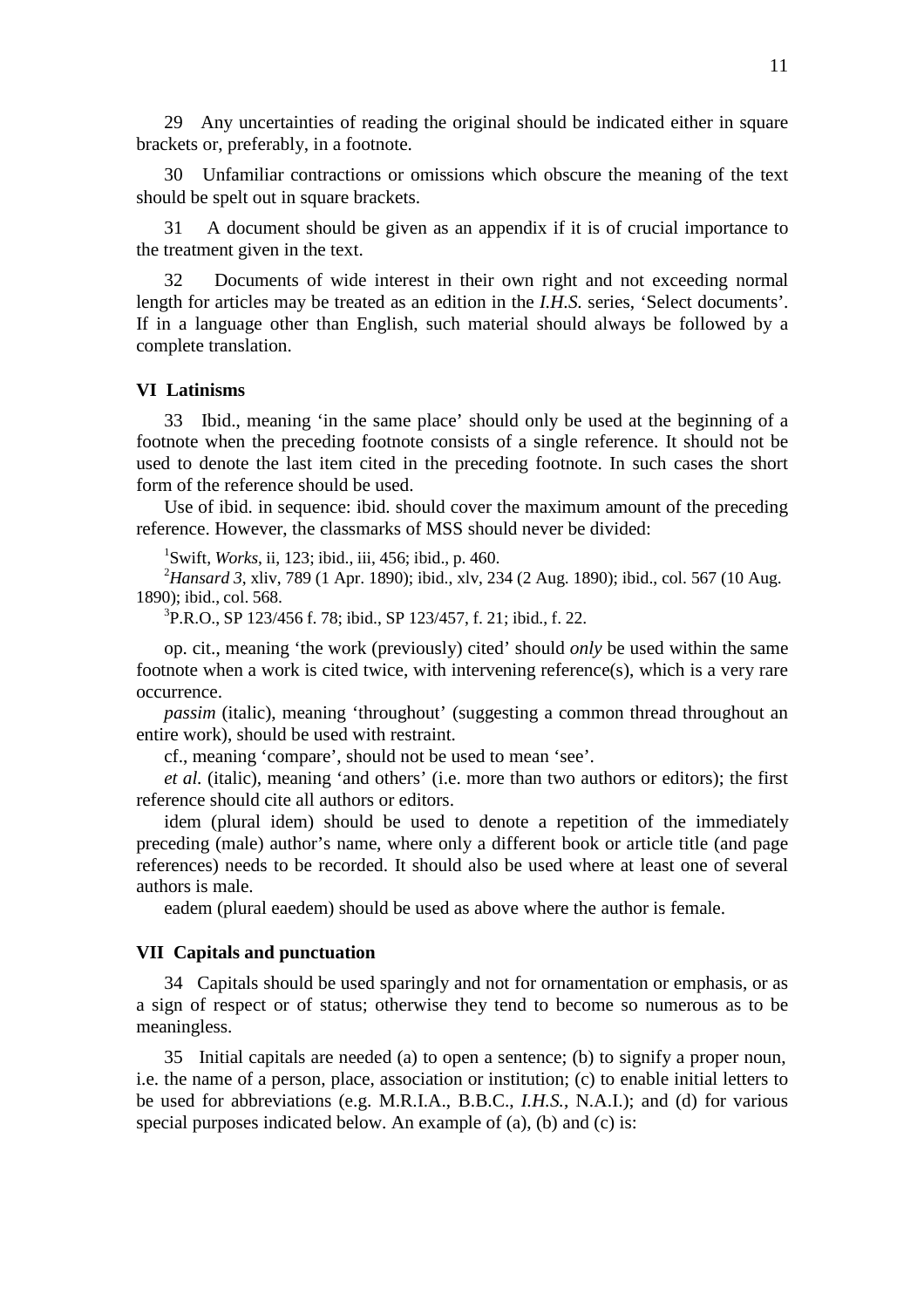A former M.P. and agrarian agitator, Thomas Patrick Gill, was appointed assistant secretary of the Department of Agriculture and Technical Instruction.

Where a common noun is in effect part of a proper name, it should have an initial capital (e.g. Mr O'Sullivan, Lord Ross, Pope John, Prince George, County Mayo, Lough Neagh, River Shannon, Navan Road; but write 'prince of Wales', 'duke of Kent', 'a road in Navan'). The official titles and addresses of corporate bodies and other institutions should be treated in the same way (e.g. National Library of Ireland; University of Dublin; Cork County Council; but write 'a national library', 'the county council').

Initial capital abbreviations should always carry full points, for example: M.P., R.I.C., S.D.L.P., P.R.O.N.I.

Exceptions to this general rule include the following:

(a) acronyms that are pronounced as words, for example: DORA; AIDS; NATO; UNICEF;

(b) repository classmarks, for example: P.R.O., CAB 24/138; P.R.O., HO 100; Lloyd George papers, MS F/lO2/45; Mulcahy papers, MS P7/B/1;

(c) ) currency, for example:  $\epsilon$ 2; IR£.

36 Initial capitals should also be used for special purposes such as the following:

(a) to distinguish the titles of periodicals and series from those of separate works, e.g. *Irish Historical Studies*, Maynooth Studies in Local History;

(b) to indicate specific historical events or eras, e.g. Nine Years War, the Reformation, the Restoration, the Glorious Revolution, the Enlightenment, the Famine, the Emergency;

(c) to indicate members of groups, e.g. Catholics, Protestants, Presbyterians, Franciscans, Jacobites, Methodists, Oakboys, Defenders, Orangemen, Young Irelanders, Fenians, Paisleyites, Whigs, Tories;

(d) to indicate official short titles of acts of parliament, viz Land Law (Ireland) Act, 1881 (but write 'land act of 1881');

(e) to avoid ambiguity, e.g. 'Thomas Russell was a volunteer in the 52nd Regiment before being commissioned an ensign, but on returning to Ireland he did not join the Volunteer movement'; an Independent congregation (i.e. a seventeenth-century religious group), the Old English, a Liberal government.

# *Punctuation*

37 Full points should be used only to end sentences or abbreviations. They should not be used in headings and other displayed matter, or after such contractions and special symbols as the following:

Dr Mr Mrs MSS St (Saint) bp bk nos pt vols 2nd 4th ff pp viz (videlicet)

But write 'no.' (number); 'in.' (inches) to avoid ambiguity.

38 Avoid unnecessary apostrophes. Do not write 'M.P.'s' (as plural of M.P.), 'the 1880's', but 'M.P.s', 'the 1880s'.

39 Hyphens are not easy to use correctly. For guidance see H. W. Fowler, *A dictionary of modern English usage* (2nd ed., with corrections, revised by Sir Ernest Gowers, Oxford, 1983); *Hart's rules: for compositors and readers at the University Press, Oxford* (39th ed., completely revised and with corrections, Oxford, 1989); *The*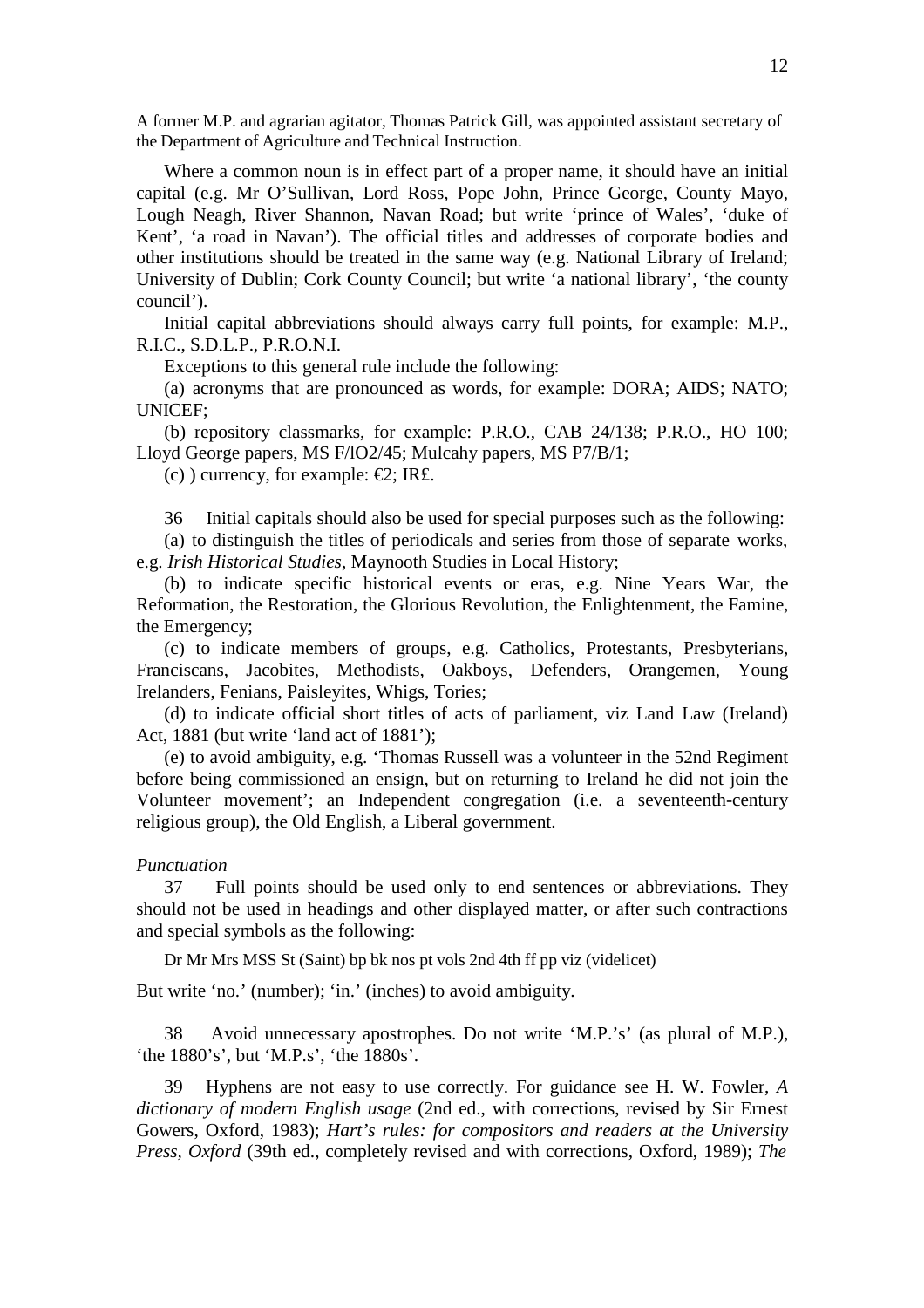*complete plain words of Sir Ernest Gowers* (revised ed., by Sidney Greenbaum and Janet Whitcut, London, 1986).

#### *Possessive case of proper names*

40 As a rule add 's' whether the word ends in 's' or not (e.g. James's, Thomas's, Louis's, Yeats's). An exception: Poynings' Law. Note too : *Commons' journal*, Nine Years War.

## *Quotations*

41 Use single quotation marks for all simple quotations, double for a quotation within a quotation. In a thesis, extracts of five or more lines should be indented and single-spaced. For quotations in copy submitted to *I.H.S.*, see below, § 56.

42 When a quoted passage is incorporated in a sentence, the punctuation that is independent of the quotation should stand outside the second quotation mark. When an independent sentence is quoted in grammatical isolation from its context the full point should stand inside the second quotation mark. For example:

They answered: 'Let us eat together first, and all things shall be fulfilled.' 'I will do what ye say,' said she. 'But now bring water that we may wash our hands.'

43 Note that footnote numbers in the text should follow, not precede, punctuation. For example:

Patrick Murphy, whose role in the home rule movement has been described as 'shadowy but significant', $\frac{1}{1}$  was educated at home until the age of fifteen.<sup>2</sup>

#### *-ise or -ize, -isation or -ization*

44 Where words can be spelled with an 's' or a 'z', the 's' form is to be preferred.

## **VIII Dates and numerals**

45 Dates of occurrences in Ireland and England (or Britain) from 4 October 1582 to 14 September 1752 should be given according to the Julian (or Old Style) calendar for day and month and according to the Gregorian (or New Style) calendar for year. Dates of occurrences in continental Europe in the same period should be given according to the Gregorian calendar. If greater clarity is needed, or if there is doubt about the style of dating, the date should be followed by  $(0.s.)$  or  $(0.s.)$  or  $(n.s.)$  or (n.s.?). All years should be reckoned as beginning on 1 January. For dates between 1 January and 24 March (the last day of the Old Style year) use the form '10 March 1714[/15]', or, when citing a document where both years are given in the original, use the form '10 March 1714/15'.

46 Dates should be on the model '20 June 1763' (not 20th June 1763, or June 20, 1763). Dates that are approximate should be given in the form '*c*. 1755'. A fiscal year is denoted by a slice (e.g. 1734/5), and this also applies to cases of uncertainty between two years.

47 Months and days of the week should be spelled out in full in prose text, but abbreviated in footnote references, as follows:

Jan. Feb. Mar. Apr. May June July Aug. Sept. Oct. Nov. Dec.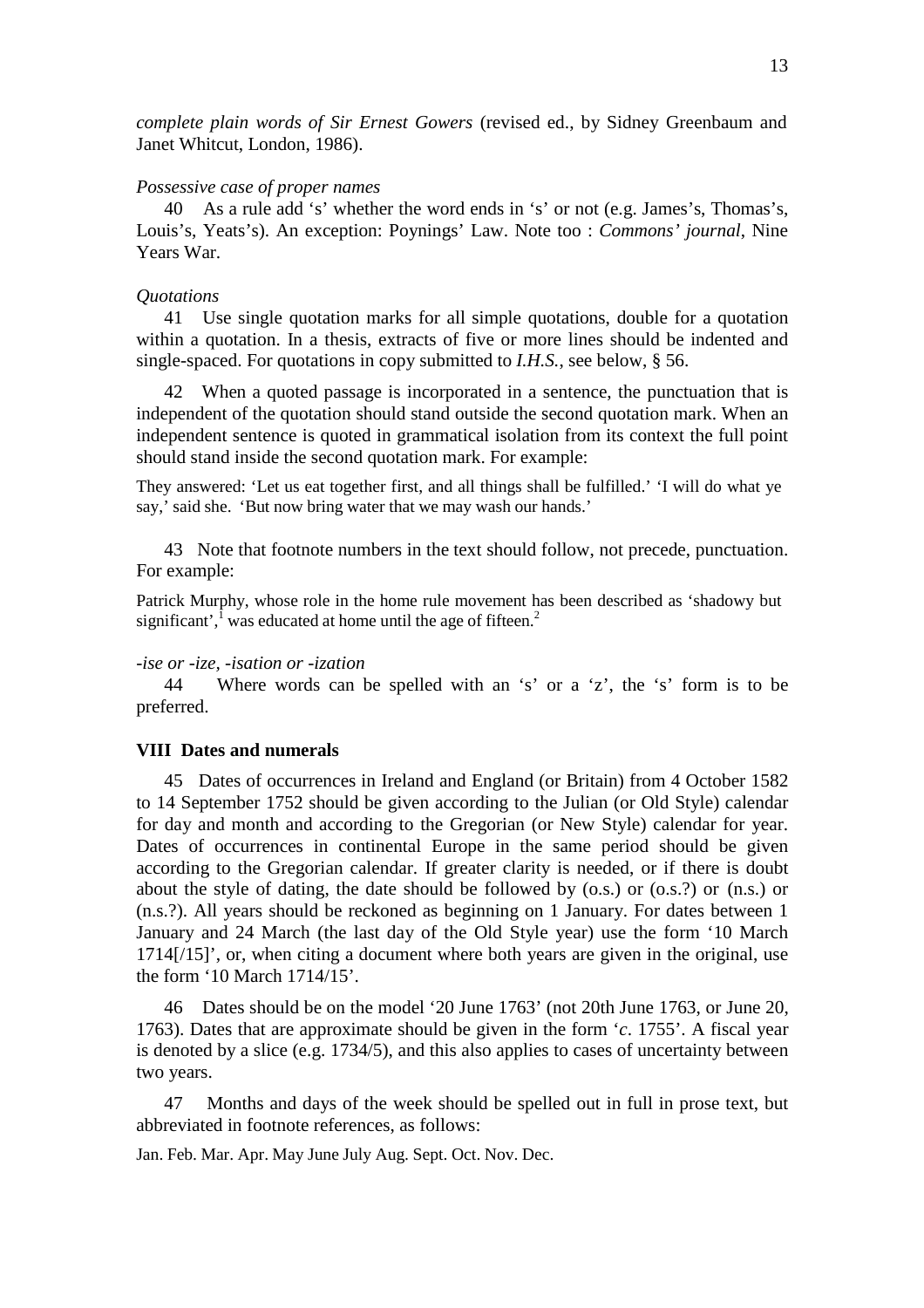Sun. Mon. Tues. Wed. Thurs. Fri. Sat.

48 In expressing periods of time or a succession of numbers use the fewest figures necessary to convey the meaning without obscurity. For example:

| Write:            | Do not write         |
|-------------------|----------------------|
| 1396-7            | 1396-97 or 1396-1397 |
| 1700-01           | 1700-1 or 1700-1701  |
| 1811-12           | 1811-2 or 1811-1812  |
| from 1938 to 1940 | from $1938-40$       |
| pp 242-4          | pp 242-44 or 242-244 |
| pp 311-12         | pp 311-2 or 311-312  |

49 For numerals under 100 use words, but use figures in passages where there is a succession of specified quantities.

# **IX Bibliography**

50 Interpretative articles in *I.H.S.* do not carry separate bibliographies. A contribution may, however, consist in its entirety of a comprehensive bibliography, e.g. of subject or author (see, for example, Mary Ann Lyons, 'Maynooth: a select bibliography of primary sources' in *I.H.S.*, xxix, no. 116 (1995), pp 441-74). A bibliography, however classified, should always distinguish between primary and secondary sources. Note that manuscript sources are usually listed under their respective archival headings. For ease of consultation, an alphabetical sequence should be followed under the various headings, **by surname**. For example:

Newman, Jeremiah. *Maynooth and Georgian Ireland*. Galway, 1979

In bibliographies appended to theses, the style of *I.H.S*. footnotes (above, **II-IV**) may be followed, but with **surname** first. For example:

Newman, Jeremiah, *Maynooth and Georgian Ireland* (Galway, 1979)

# **X - Miscellaneous**

51 Amounts in euro and cent should normally be indicated in the form  $C4.15$ . Amounts of less than one euro may be indicated either as 0.41 or as 41*c*. Pounds, shillings and pence should be indicated in the form £5 2*s*. 6*d*. Note that the symbols for shillings and pence (but not for pounds) are to be italicised and followed by points.

52 Distances should be normally given using the forms employed by contemporaries.

53 Names of places should be given as at the time referred to but with spelling modernised. For example:

Edward McCabe was parish priest of *Kingstown* until appointed archbishop of Dublin in 1879 [not 'Dunleary', 'Dún Laoghaire' or 'Dún Laoire'].

At the 1880 general election Richard Lalor was returned as one of the members for Queen's County {not 'Leix' or 'Laois'].

A special case is 'Derry' (for the city and bishopric) but 'Londonderry' for the county and parliamentary constituency. If in doubt the official *Gazetteer of Ireland* (1989) should be consulted.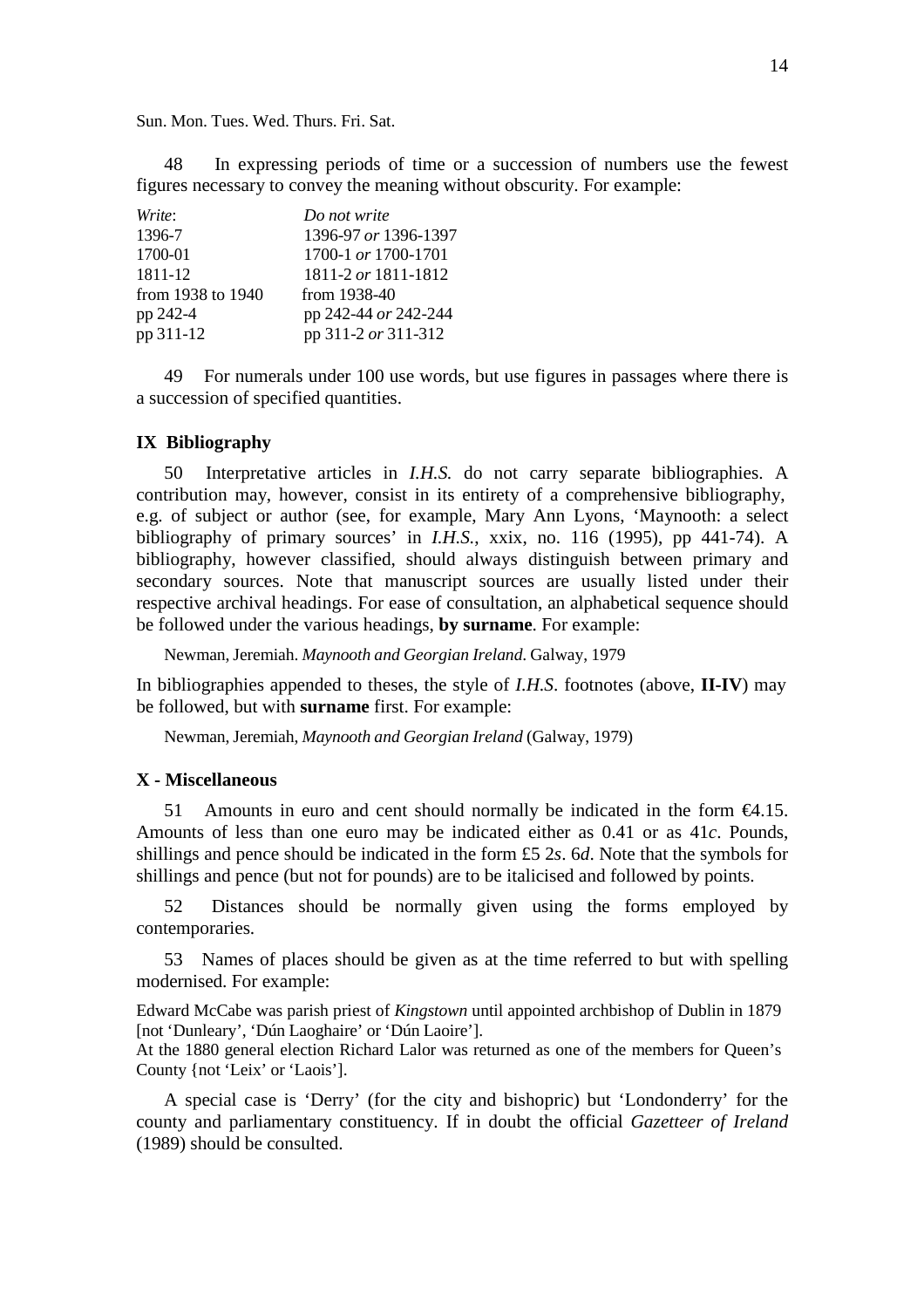At the reception for Parnell, the band was conducted by the musician Patrick Murphy.

#### **XI Preparation of articles for submission to** *I.H.S.*

54 The *I.H.S.* editors take very seriously any issues concerning copyright infringement, plagiarism, and other breaches of best practice. Where necessary, if concerns about such matters arise, they will seek advice from the board and/or the publishers as to whether the article should be published.

55 Quoted matter, which should have been carefully checked for accuracy, should be opened and closed by single quotation marks (see §§ 41-42) or (if likely to run to five or more lines, or in other cases such as lines of verse) should be set full out (i.e. not indented), in the same size font, and with the same spacing, as the article text. The source for each full-out quotation should be separately indicated in a footnote, unless it is clearly linked to the quoted matter in the following context. Use three point ellipses (...) when omitting material within quotations. See also §§ 28-32 for editing of documents.

56 Significant quotation (of both printed and manuscript material) in languages other than English should be accompanied by a translation in a footnote, followed by source (in round brackets).

57 Acknowledgements of a general nature should appear at the end of the article in a numbered footnote. They should be brief and discreet. An acknowledgement for help with a particular point should appear as a footnote or as part of a footnote, e.g. 'I am grateful to Kevin B. Nowlan for helping with the dating of this document.'

58 Review articles, articles intended for the series 'Historical revisits', or 'Select documents' should be identified as such. In 'Historical revisits' details of the work being revisited are given in an asterisked footnote at the beginning of the article. In 'Review articles' details of the works under review are usually given in an asterisked footnote at the beginning of the article; subsequent references (to these or other works) are numbered in the usual way.

#### **XII Reviews**

- 59 The heading of a review must give the following particulars:
- *(a)* the full title of the work reviewed (in capitals); and, if it is in more than one volume, the number and (where appropriate) the title of the volume concerned;
- *(b)* the author or editor;
- *(c)* the edition, if other than the first;
- *(d)* the number of volumes and pages; or, if the subject of the review is an article in a periodical, or is part of a larger work, its precise location in the periodical or larger work;
- *(e)* the presence of maps or illustrations;
- *(f)* the place of publication and the publisher;
- *(g)* the year of publication;
- *(h)* if a paperback edition, a reference to that fact, together with the date of the edition;
- *(i)* the price;
- *(j)* the series title, if any, in round brackets.

#### For example:

REBELLION IN KILDARE, 1790-1803. By Liam Chambers. Pp 173. Dublin: Four Courts Press. 1998. €39 hardback; €13 paperback.

BOOKS BEYOND THE PALE: ASPECTS OF THE PROVINCIAL BOOK TRADE IN IRELAND BEFORE 1850. Edited by Gerard Long. Pp xiv, 154. Dublin: Rare Books